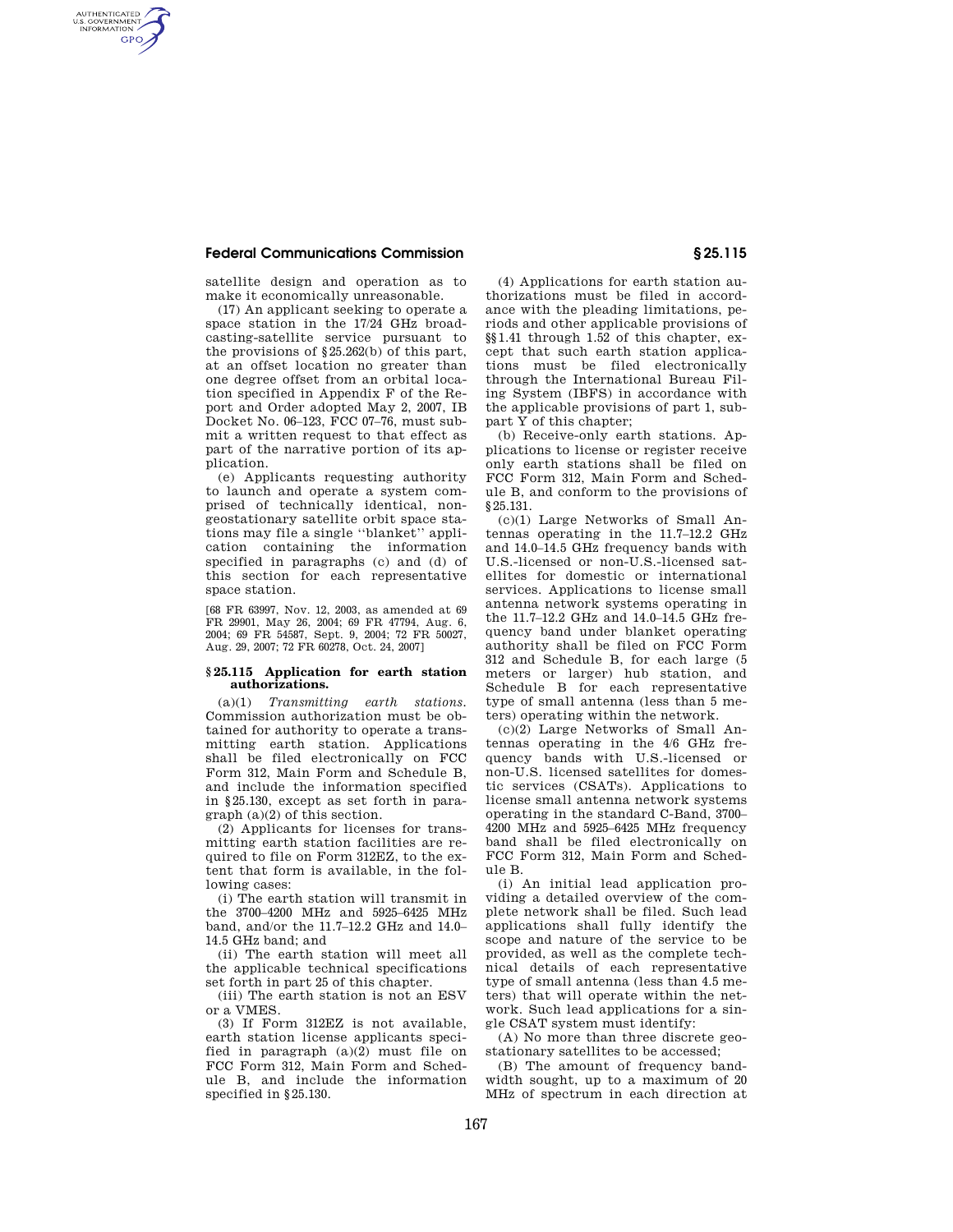each of the satellites (The same 20 MHz of uplink and 20 MHz of downlink spectrum at each satellite would be accessible by all CSAT earth stations in the system. The 20 MHz of uplink and 20 MHz of downlink spectrum need not be the same at each satellite location);

(C) The maximum number of earth station sites;

(ii) Following the issuance of a license for the lead application, the licensee shall notify the Commission of the complete technical parameters of each individual earth station site before that site is bought into operation under the lead authorization. Full frequency coordination of each individual site (e.g., for each satellite and the spectrum associated therewith) shall be completed prior to filing Commission notification. The coordination must be conducted in accordance with §25.203. Such notification shall be done by electronic filing and shall be consistent with the technical parameters of Schedule B of FCC Form 312.

(iii) Following successful coordination of such an earth station, if the earth station operator does not file a lead application or a Schedule B within six months after it successfully completes coordination, it will be assumed that such frequency use is no longer desired, unless a second notification has been received within ten days prior to the end of the six month period. Such renewal notifications must be sent to all parties concerned. If the lead application or Schedule B, or renewal notification, is not timely received, the coordination will lapse and the licensee must re-coordinate the relevant earth stations if it still wishes to bring them into operation.

(iv) Operation of each individual site may commence immediately after the public notice is released that identifies the notification sent to the Commission and if the requirements of para $graph (c)(2)(vi)$  of this section are met. Continuance of operation of each station for the duration of the lead license term shall be dependent upon successful completion of the normal public notice process. If any objections are received to the new station prior to the end of the 30 day comment period of the Public Notice, the licensee shall immediately cease operation of those

**§ 25.115 47 CFR Ch. I (10–1–10 Edition)** 

particular stations until the coordination dispute is resolved and the CSAT licensee informs the Commission of the resolution. If the requirements of paragraph  $(c)(2)(vi)$  of this section are not met, operation may not commence until the Commission issues the public notice acting on the CSAT terminal authorization.

(v) Each CSAT licensee shall annually provide the Commission an updated list of all operational earth stations in its system. The annual list shall also include a list of all earth stations deactivated during the year and identification of the satellites providing service to the network as of the date of the report.

(vi) *Conditional authorization.* (A) An applicant for a new CSAT radio station or modification of an existing CSAT station authorized under paragraph  $(c)(2)(i)$  of this section in the 3700–4200; or 5925–6425 MHz bands may operate the proposed station during the pendency of its application after the release of the public notice accepting the notification for filing that complies with paragraph  $(c)(2)(ii)$  of this section. The applicant, however, must first certify that the following conditions are satisfied:

(*1*) The frequency coordination procedures of §25.203 have been successfully completed;

(*2*) The antenna structure has been previously studied by the Federal Aviation Administration and determined to pose no hazard to aviation safety as required by subpart B of part 17 of this chapter; or the antenna or tower structure does not exceed 6.1 meters above ground level or above an existing manmade structure (other than an antenna structure), if the antenna or tower has not been previously studied by the Federal Aviation Administration and cleared by the FCC;

(*3*) The grant of the application(s) does not require a waiver of the Commission's rules (with the exception of a request for waiver pertaining to fees);

(*4*) The applicant has determined that the facility(ies) will not significantly affect the environment as defined in §1.1307 of this chapter;

(*5*) The station site does not lie within 56.3 kilometers of any international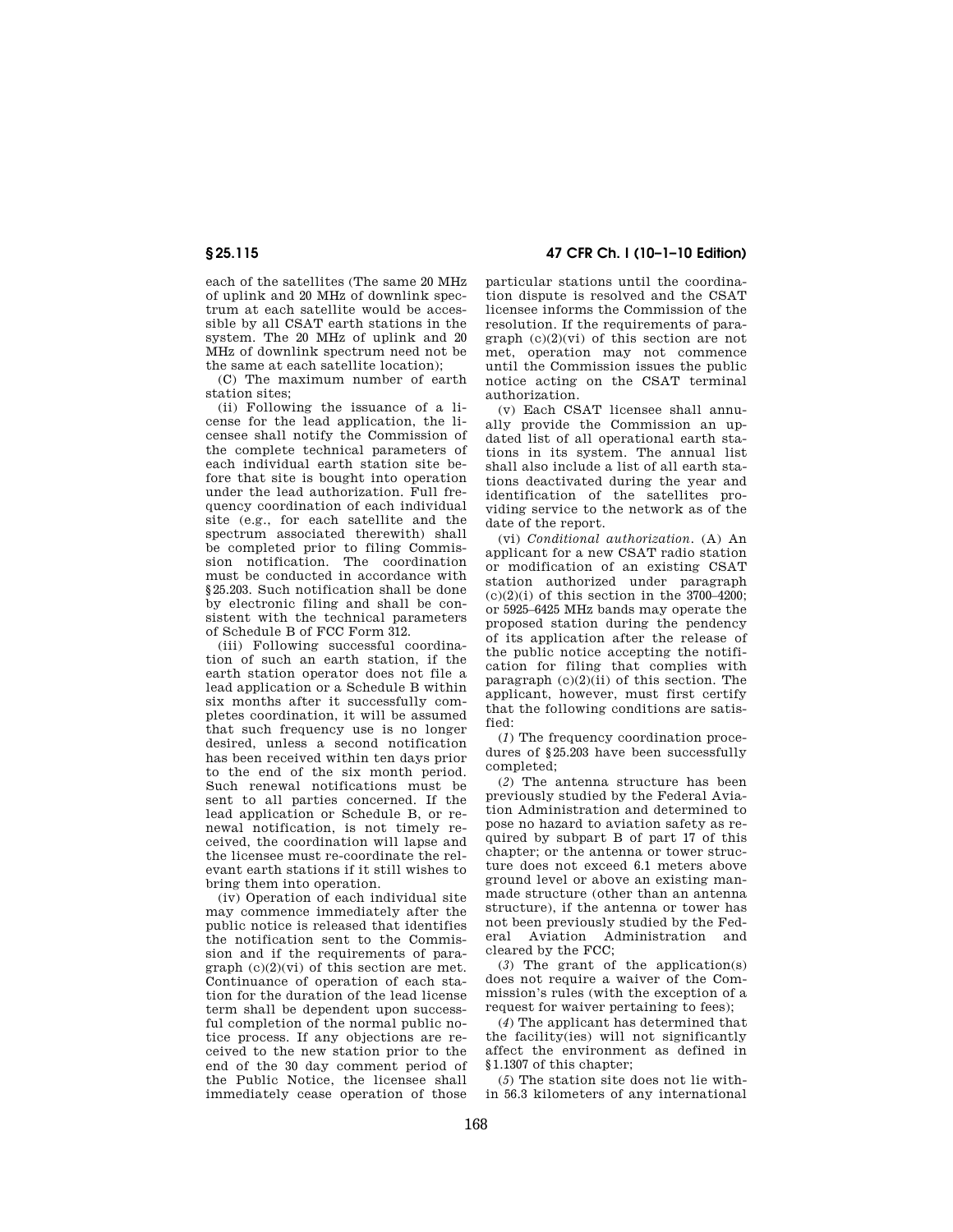# **Federal Communications Commission § 25.115**

border or within a radio ''Quiet Zone'' identified in §1.924 of this chapter; and

(*6*) The filed application is consistent with the proposal that was coordinated pursuant to §25.251.

(B) Conditional authority ceases immediately if the Schedule B is returned by the Commission because it is not accepted for filing.

(C) A conditional authorization pursuant to paragraphs  $(c)(2)(vi)(A)$  and  $(c)(2)(vi)(B)$  of this section is evidenced by retaining a copy of the Schedule B notification with the station records. Conditional authorization does not prejudice any action the Commission may take on the subject application(s) or the Schedule B notifications.

(D) Conditional authority is accepted with the express understanding that such authority may be modified or cancelled by the Commission at any time without hearing if, in the Commission's discretion, the need for such action arises. An applicant operating pursuant to this conditional authority assumes all risks associated with such operation, the termination or modification of the conditional authority, or the subsequent dismissal or denial of its application(s).

(E) The copy of the Schedule B notification form must be posted at each station operating pursuant to this section.

(vii) *Period of construction.* Construction of each earth station must be completed and the station must be brought into regular operation within twelve months from the date that action is taken to authorize that station to operate under the lead authorization, except as may be otherwise determined by the Commission for any particular application.

(d) User transceivers in the NVNG, 1.6/2.4 GHz Mobile-Satellite Service, and 2 GHz Mobile-Satellite Service need not be individually licensed. Service vendors may file blanket applications for transceivers units using FCC Form 312, Main Form and Schedule B, and specifying the number of units to be covered by the blanket license. Each application for a blanket license under this section shall include the information described in §25.136.

(e) Earth stations operating in the 20/ 30 GHz Fixed-Satellite Service with U.S.-licensed or non-U.S. licensed sat-

ellites: Applications to license individual earth stations operating in the 20/30 GHz band shall be filed on FCC Form 312, Main Form and Schedule B, and shall also include the information described in §25.138. Earth stations belonging to a network operating in the 18.3–18.8 GHz, 19.7–20.2 GHz, 28.35–28.6 GHz or 29.25–30.0 GHz bands may be licensed on a blanket basis. Applications for such blanket authorization may be filed using FCC Form 312, Main Form and Schedule B, and specifying the number of terminals to be covered by the blanket license. Each application for a blanket license under this section shall include the information described in §25.138.

(f) User transceivers in the non-geostationary satellite orbit fixed-satellite service in the 11.7–12.2 GHz, 12.2– 12.7 GHz and 14.0–14.5 GHz bands need not be individually licensed. Service vendors may file blanket applications for transceiver units using FCC Form 312, Main Form and Schedule B, and shall specify the number of terminals to be covered by the blanket license. Each application for a blanket license under this section shall include the information described in §25.146. Any earth stations that are not user transceivers, and which transmit in the non-geostationary satellite orbit fixedsatellite service in the 10.7–11.7 GHz, 12.75–13.15 GHz, 13.2125–13.25 GHz, and 13.75–14.0 GHz bands must be individually licensed, pursuant to paragraph (a) of this section.

(g) Applications for feeder link earth stations operating in the 24.75—25.25 GHz band (Earth-to-space) and providing service to geostationary satellites in the 17/24 GHz BSS must include, in addition to the particulars of operation identified on Form 312 and associated Schedule B, the information specified in either paragraph (g)(1) or  $(g)(2)$  below for each earth station antenna type:

(1) A series of EIRP density charts or tables, calculated for a production earth station antenna, based on measurements taken on a calibrated antenna range at 25 GHz, with the off-axis EIRP envelope set forth in paragraphs  $(g)(1)(i)$  through  $(g)(1)(iv)$  of this section superimposed, as follows: